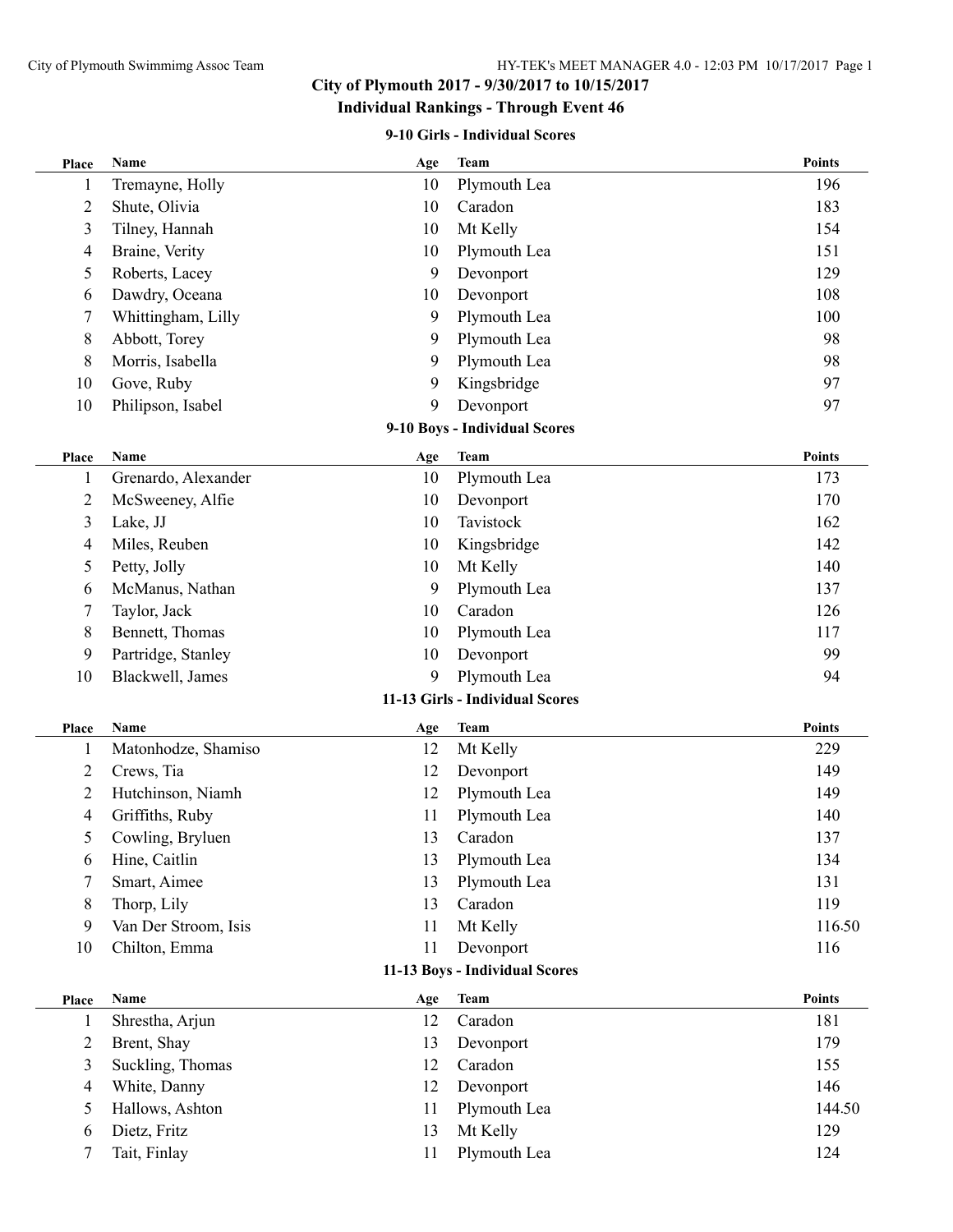### **City of Plymouth 2017 - 9/30/2017 to 10/15/2017**

### **Individual Rankings - Through Event 46**

#### **11-13 Boys - Individual Scores**

| Place          | Name               | Age       | <b>Team</b>                         | <b>Points</b> |
|----------------|--------------------|-----------|-------------------------------------|---------------|
| 7              | Tomlinson, Harry   | 12        | Caradon                             | 124           |
| 9              | Ray, Peter         | 13        | Mt Kelly                            | 122           |
| 9              | Naylor, Oliver     | 13        | Caradon                             | 122           |
|                |                    |           | 14-16 Girls - Individual Scores     |               |
| Place          | Name               | Age       | <b>Team</b>                         | <b>Points</b> |
| $\mathbf{1}$   | McGowan, Lily      | 16        | Caradon                             | 231           |
| 1              | Teague, Sarah      | 16        | Tavistock                           | 231           |
| 3              | D'Cunha, Ella      | 14        | Dinnaton                            | 224           |
| 4              | Langman, Ellie     | 15        | Kingsbridge                         | 197           |
| 5              | Aspen, Isobel      | 16        | Caradon                             | 186           |
| 6              | Vorbeck, Carolin   | 15        | Mt Kelly                            | 180           |
| 7              | Bramley, Aegean    | 15        | Caradon                             | 160           |
| 8              | Cragg, Megan       | 14        | Dinnaton                            | 146           |
| 9              | Rickards, Ashley   | 14        | Caradon                             | 133           |
| 10             | Dunn, Nicole       | 15        | Mt Kelly                            | 125           |
|                |                    |           | 14-16 Boys - Individual Scores      |               |
| Place          | Name               | Age       | <b>Team</b>                         | <b>Points</b> |
| $\mathbf{1}$   | Spry, Jackson      | 16        | Caradon                             | 250           |
| 2              | Suckling, Ben      | 15        | Caradon                             | 247           |
| 3              | Launhardt, Linus   | 15        | Mt Kelly                            | 243           |
| 4              | Smart, Edward      | 16        | Mt Kelly                            | 215           |
| 4              | Morgan, Alfie      | 14        | Tavistock                           | 215           |
| 6              | Bott, Jason        | 14        | Plymouth Rn                         | 201           |
| 7              | Mills-Shute, Sam   | 16        | Caradon                             | 198           |
| 8              | Smart, Oliver      | 14        | Mt Kelly                            | 195           |
| 9              | Fox, Edward        | 14        | Caradon                             | 192           |
| 10             | Tong, Jeffrey      | 15        | Mt Kelly                            | 165           |
|                |                    |           | 17 & Over Girls - Individual Scores |               |
| Place          | Name               | Age       | <b>Team</b>                         | <b>Points</b> |
| 1              | Shaw, Laura        | 18        | Plymouth Lea                        | 124           |
| 2              | Manning, Jessica   | 17        | Devonport                           | 117           |
| 3              | Lawrence, Emily    | 18        | Kingsbridge                         | 114           |
| 4              | Chitty, Hannah     | 17        | Tavistock                           | 70            |
| 5              | Noyce, Becky       | 17        | Kingsbridge                         | 37            |
| 6              | Craigie, Charlotte | 17        | Dinnaton                            | 17            |
|                |                    |           | 17 & Over Boys - Individual Scores  |               |
|                | Name               |           | <b>Team</b>                         | <b>Points</b> |
| Place<br>1     | Brady, Joseph      | Age<br>17 | Devonport                           | 194           |
| 2              | Bowden, Finley     | 18        | Devonport                           | 165           |
| 3              | Cusack, Ben        | 17        | Kingsbridge                         | 120           |
| $\overline{4}$ | Chan, Huggins      | 17        | Plymouth Lea                        | 99            |
| 5              | Rookes, Nathaniel  | 23        | Tavistock                           | 60            |
| 6              | Lakeman, Jack      | 20        | Devonport                           | 56            |
|                |                    |           |                                     |               |